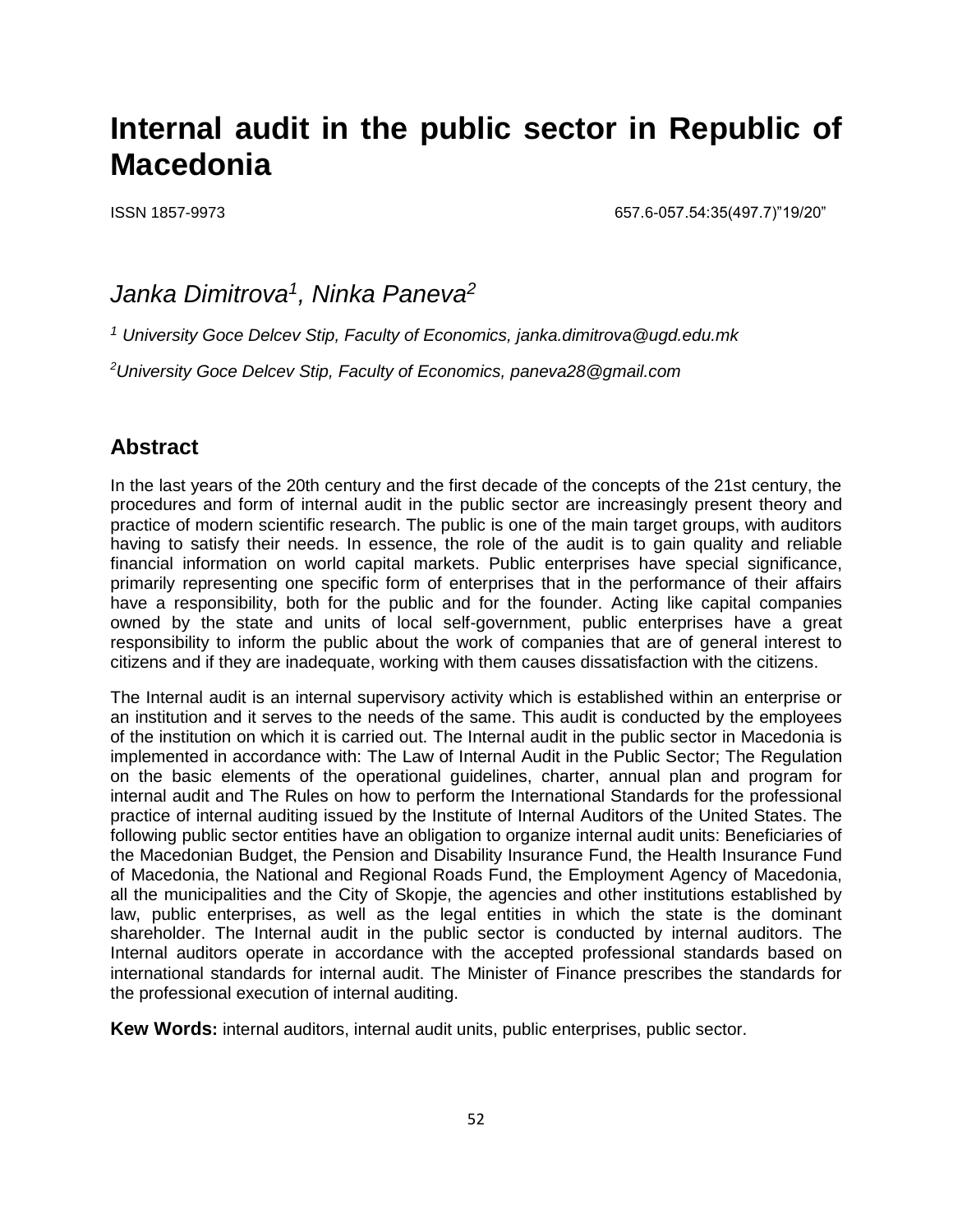#### **1. Introduction**

The Internal Audit has evolved as a result of the needs of the contemporary business subjects to introduce their own, internal and additional type of supervision in order to control and examine the system of internal controls, to estimate its efficiency, and to detect the weaknesses in its functioning, as well as to propose measurements for their elimination.

The Internal Audit is an activity organized by the company's management, or some other business subjects, in order to help the estimation of the work as a whole, or of separate segments. It is a part of the managing supervision of the business functions, with the aim of their more efficient execution, which will provide the functioning of the informative sub-system that would give the management information for making appropriate business decisions. The Internal Audit is conducted both in the private, as well as in the public sector. The importance and the significance of the audit in the public sector can be seen in the fact that it contributes towards a quality and transparent work of the public institutions, and that it brings back the trust of the citizens in the work of the institutions that are considered to be a part of the public sector. It also provides protection of the economic efficiency of the business entity, as well as protection of the wider social interests. The necessity and the importance of establishing Internal Audit is not disputable in any highly-developed country; they are striving for a more regular and more intense evolution of the audit. With the constant necessity of implementing and using the Internal Audit, a lot of attitudes change and adjust to the new practical and scientific findings in relation to its application, as well as its content. The internal audit according to the definition of the Auditing Practice Committee is defined as one element of the internal control system set up by the management of the company, the banks or other institutions for the purpose of valuation, examination and disclosure of the operation of the accounting and other internal controls in the operation . The introduction of an internal audit is to improve managers' decisions or to meet statutory requirements. **[1]** While the Internal Audit Institute in the UK defines internal audit as an independent activity in corporations for performance appraisal introduced as a service of the corporation, where internal audit may also be a control function that is resolved by examining the adequacy and effectiveness of other controls and oversights. **[2]**

# **2. Concept, goals and functions of the Internal Audit in the public sector of Republic of Macedonia**

At the beginning of the XXI century the widest public represents a whole whose needs should be satisfied by the auditors. The state audit has been conducting inspections and has been analyzing the flow of finances, as well as the existence of illegal procedures with which nontransparent expenditure of the public funds has been enabled. The public, on the other hand, is the one that always expects responsibility about spending the state funds, and the audit is an important tool in the whole chain of responsibilities. The public also expects that the information that will reach them by any means to be accurate and correct, because the primary duty of the auditors is to give an opinion about the truthfulness and accuracy of the content of the financial reports.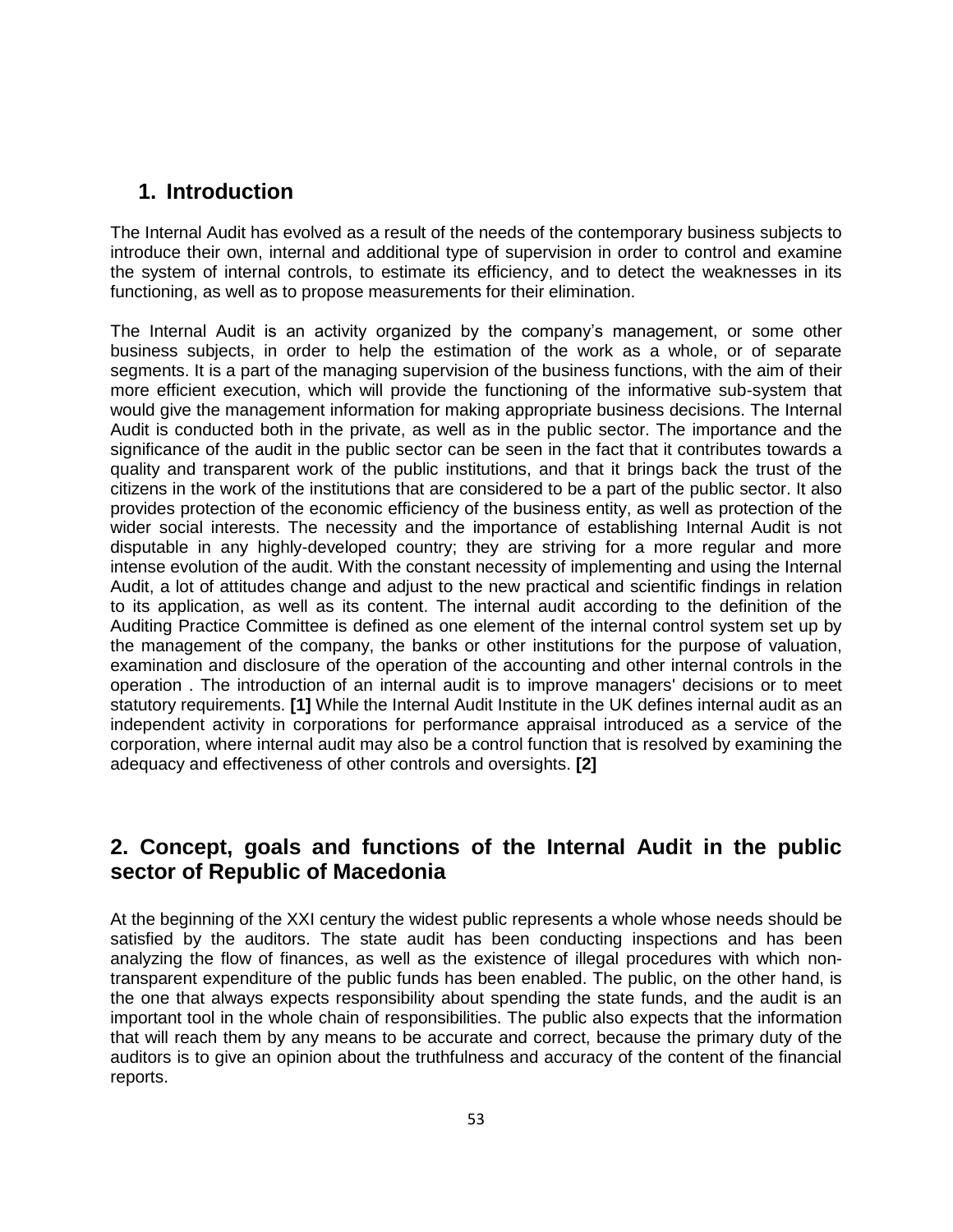The audit is a process whose goal is to determine if the planning and confirming of the budget, as well as the use of the public goods, have been conducted in accordance to the laws of the country. Then, it needs to be assured in the fact that the funds need to be directed towards accomplishing the goals defined by the Government, the Parliament, and that they are in relation to the work programs. As a specific request of the audit in the public sector is taking into consideration the lawfulness and the regularity of the budget transactions, because the widest public expects to be assured in the fact that the procedures of composing the financial reports are within the framework of the law. Furthermore, its role is of significant importance in the public sector because through its activities the institutions of the public sector assure the citizens of all their obligations and activities, which belong in the public control. The audit can help manage the state finances in several ways by presenting the objective description of the way in which the expenditure of the public funds is made.

The bodies that conduct the audit in the public sector can have different names, but the complete name is Supreme Audit Institutions (SAI). These institutions, in most of the highlydeveloped countries have a tradition of about a hundred years. In order to achieve the goals of the audit, all the activities taken by the authorities, all the income, expenditure, all the state obligations in all the ministries, agencies, funds, must be subject to efficient audit.

In many countries, the crucial public services are performed by institutions whose activities are not completely determined and implemented in the state budget. They are under the non-budget funds, as well as under certain organizations that are financed by state grants. Such cases are particularly typical for the countries in transition, where the borders of the state sector are additionally complicated by the existing organizations which are under the country, but have not been completely defined as legal subjects, and yet perform commercial and industrial operations and activities, which under some other circumstances would function much better if they belonged in the private sector. Such organizations should be transferred to corporate bodies, if it is considered that their activities are under the state responsibility, or they should be privatized as a last resort, and during the period of privatization they should undergo an audit by the Supreme Audit Institutions. The audit in the public sector, on many bases, consists in the Lime Declaration and the INTOSAI standards, in which it has been emphasized precisely that the supreme institutions of audit are external services of the audit, and according to that they are not a part of the organizational structure of the institutions which undergoes an audit. As opposed to that, the service of the internal audit is established within the framework of the Government departments and institutions. These regulations clearly state that the audit that is conducted by the supreme audit institutions represents an external audit on the entity of the public sector. However, there are a number of activities that make a difference between the audit and the audit of the supreme international institutions, and they have a different mandate of accomplishing these activities. In the Lime Declaration, the state audit is generally divided into Ex ante and Ex post audit.

The Ex ante audit is called "a priori audit" and "per audit", or a previous audit. The previous audit includes the supreme institutions of audit in approving the public expenditure, which in that way becomes a part of the process of financial control. It represents a review before the presentation of the condition of the administrative or the financial activities.

The Ex post audit is totally suitable for the etymological origin of the word, and it means a repeated review, or a review after the presentation of the condition. In the greatest number of countries, members of the European Union, the main activities and the complete focus of the supreme international institutions of audit has been changed from Ex ante to Ex post audit, i.e. examination of the conditions after the event.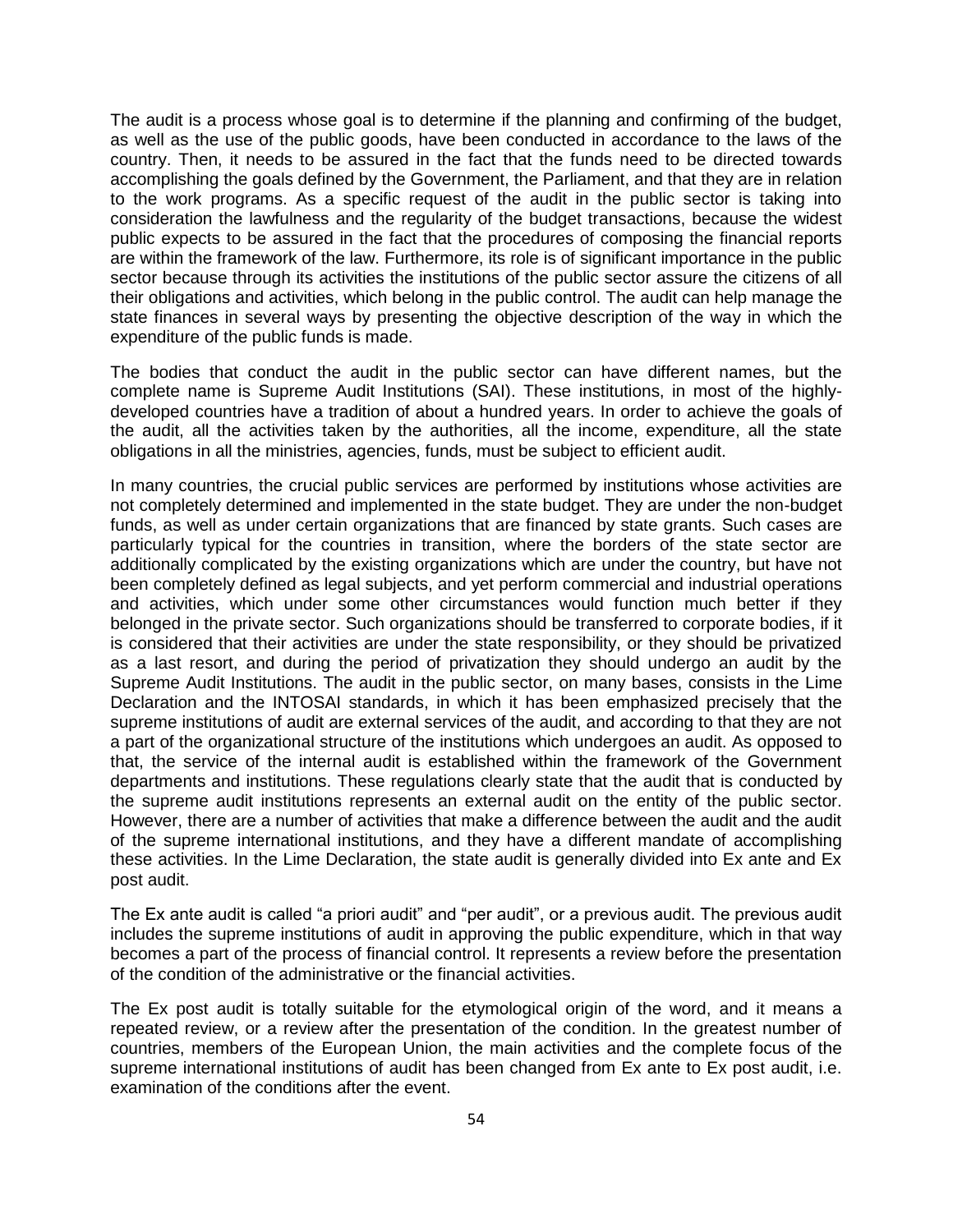### **3. Tasks and Principles of the Internal Audit**

Basic tasks of the Internal Audit are: **[3]** estimation of the important risk factors and giving advice to the subject's manager to reduce the risk factors; determination and estimation of the economy, efficiency, and effectivness on the basis of analysis of the work of the systems of financial management and control, as well as giving recommendation for improvement of the subject's work; inspection of the accuracy and completeness of the accounting records and financial reports; determination and estimation of the standardization of the work in accordance to the laws, the sub-legal and internal Acts and monitoring of the implementation of the measures taken by the subject's manager on the basis of the auditor's report.

The Principles according to which the Internal Audit is conducted are: **[4]** Principle of Legality, Principle of Independence, Principle of Objectivity, Principle of Confidentiality, and Principle of Professionalism.

# **4. Establishment and Function of the Units of Internal Audit**

The manager of the subject is obliged to establish a unit of Internal Audit and to provide resources of its functioning. The function and the tasks of the units of Internal Audit are determined by Law, Sub-legal Acts, the Charter of Internal Audit, as well as by the Internal Acts of the subject. The units of Internal Audit that have unit users are also in charge of conducting the tasks of Internal Audit to the unit funds users of their structure. The manager of the subject may make a contract for establishing a corporate unit of Internal Audit with the manager of another subject of the public sector, or a contract of performing Internal Audit by a unit of Internal Audit from another subject of the public sector after a prior approval by the Ministry of Finance. The organizational structure and the number of internal auditors in the unit of Internal Audit is determined on the basis of the scope and the complexity of the tasks of the subject, and the funds that it has at disposal to manage.

# **5. Competences of the Manager of the Unit of Internal Audit and the Internal Auditor**

The Manager of the Unit of Internal Audit has the competence to: **[5]** prepare a Guidebook for functioning of the unit and a Charter of Internal Audit; prepare yearly plans of Internal Audit on the basis of the risk estimation, and after the approval by the manager of the subject to provide their execution and monitoring; organize and coordinate the work of the Internal Audit and to supervise its execution; inform the manager of the subject of any personal conflict of interests at the performing of their tasks; inform the manager of the subject of any irregularities and/or frauds that could result into criminal, violation, or disciplinary procedure; submit the auditor's report to the manager of the subject, and if the audited subject is a budget user of second-rate, to its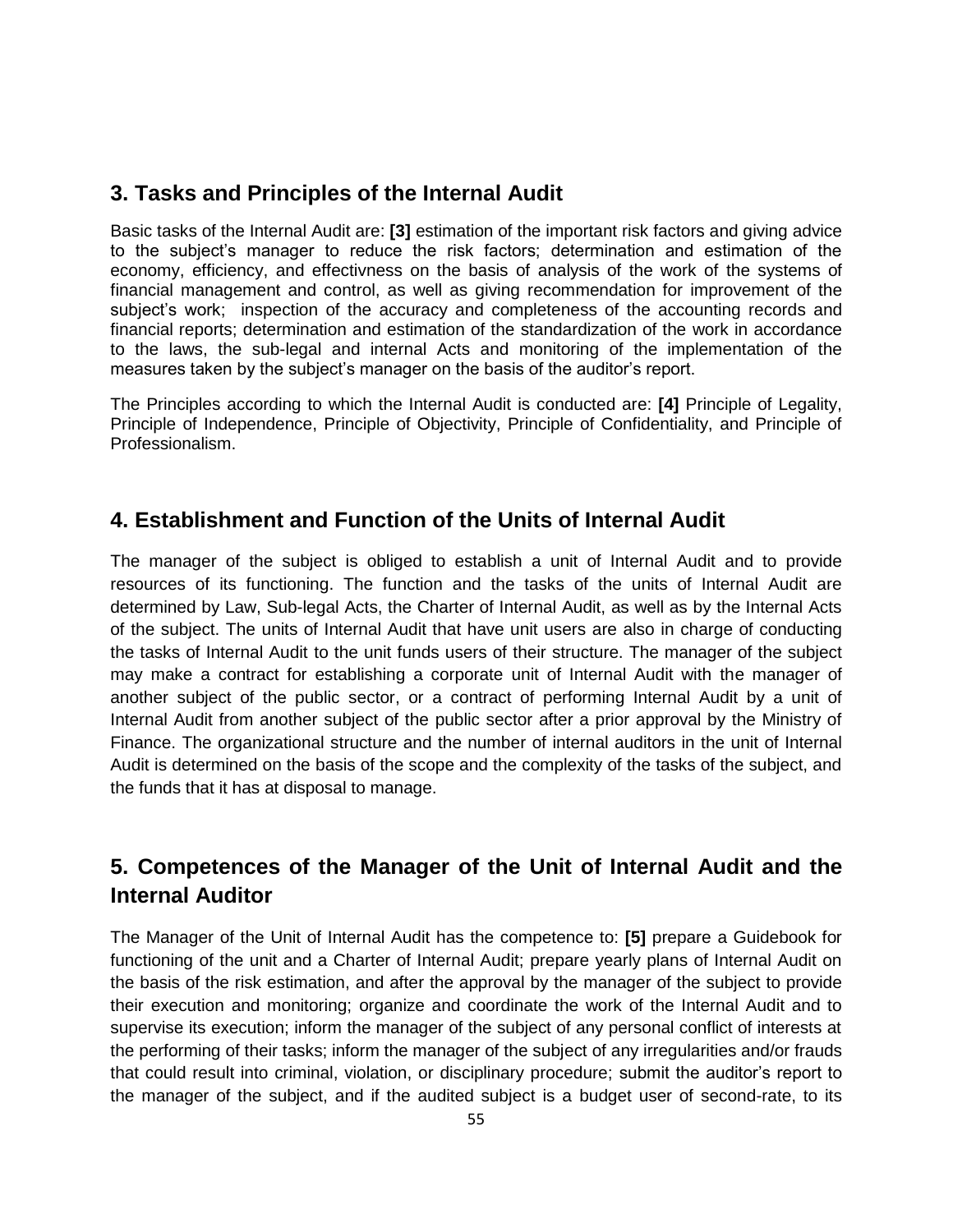manager as well; prepare quarter and yearly reports for the work of the Internal Audit; be in charge of the quality execution of the Internal Audit and the application of the instructions given by the Minister of Finance; be in charge of recording the auditory activities and keeping the documents of the audits; provide training of the internal auditors; prepare and submit yearly plans for training to the manager of the subject for their approval, and to provide their implementation; estimate the capacities and the resources of the unit of Internal Audit at a yearly level, and to submit recommendations to the manager of the subject for their coordination with the yearly plan of audit. Based on the above stated competence of the auditor consists of the following: **[6]** Verification of the validity of the financial statements, compliance with the business books and the actual state of assets and sources; It is an assessment of the quality and efficiency in the functioning of the internal control system and in particular the accounting system; The overall efficiency of business enterprises and the support to the management of governance policies and decisions are evaluated. The information received during the audit should not be shared by the auditors with other persons, either in oral or written form, unless the goals are to meet the statutory or other established obligations of the Supreme Audit Institution in accordance with the laws that apply. This applies to one of the ways of professional conduct by the auditor. **[7]**

The Internal Auditor has the competence to: execute the program of audit; inform the manager of the subject where the audit is taking place for the start of the audit and to present the Letter of Authority; study the documents and the conditions necessary for forming an impartial opinion; elaborate on the findings in writing objectively and truthfully, and to support them with evidence; immediately inform the manager of the unit of Internal Audit if during the audit there is suspicion of any irregularity and/or fraud that could result into criminal, violation, or disciplinary procedure; prepare a draft of the audit report with an action plan of conducting the recommendations, which is then examined and coordinated with the persons in charge of the audited subject; submit the draft and the final report to the manager of the unit of Internal Audit; immediately inform the manager of the unit of Internal Audit in case of conflict of interests in relation to the audit; return the original documents when the audit finishes, and if there is any suspicion that could lead to criminal, violation, or disciplinary procedure to submit the documents to the manager of the subject with a confirmation of their acceptance, so that he/she could take the appropriate measures.

Both, the Manager of the unit of Internal Audit and the Internal auditor should not be included in the audit if there is any of the following types of conflict of interests: if in the duration of the last three years the auditor has been employed in the subject where the audit is taking place; if in the duration of the last three years the auditor, the auditor's wife, or his/her relative to a second degree has managed the subject where the audit is taking place; if the auditor, the auditor's wife, or his/her relative to a second degree have a share or stocks in the subject where the audit is taking place, or if there are any other circumstances that could lead to a potential conflict of interests, and if the manager of the unit of Internal Audit will evaluate so and elaborates it in writing.

# **6. ISSAI 100 - Fundamental Principles of Public Sector Audit**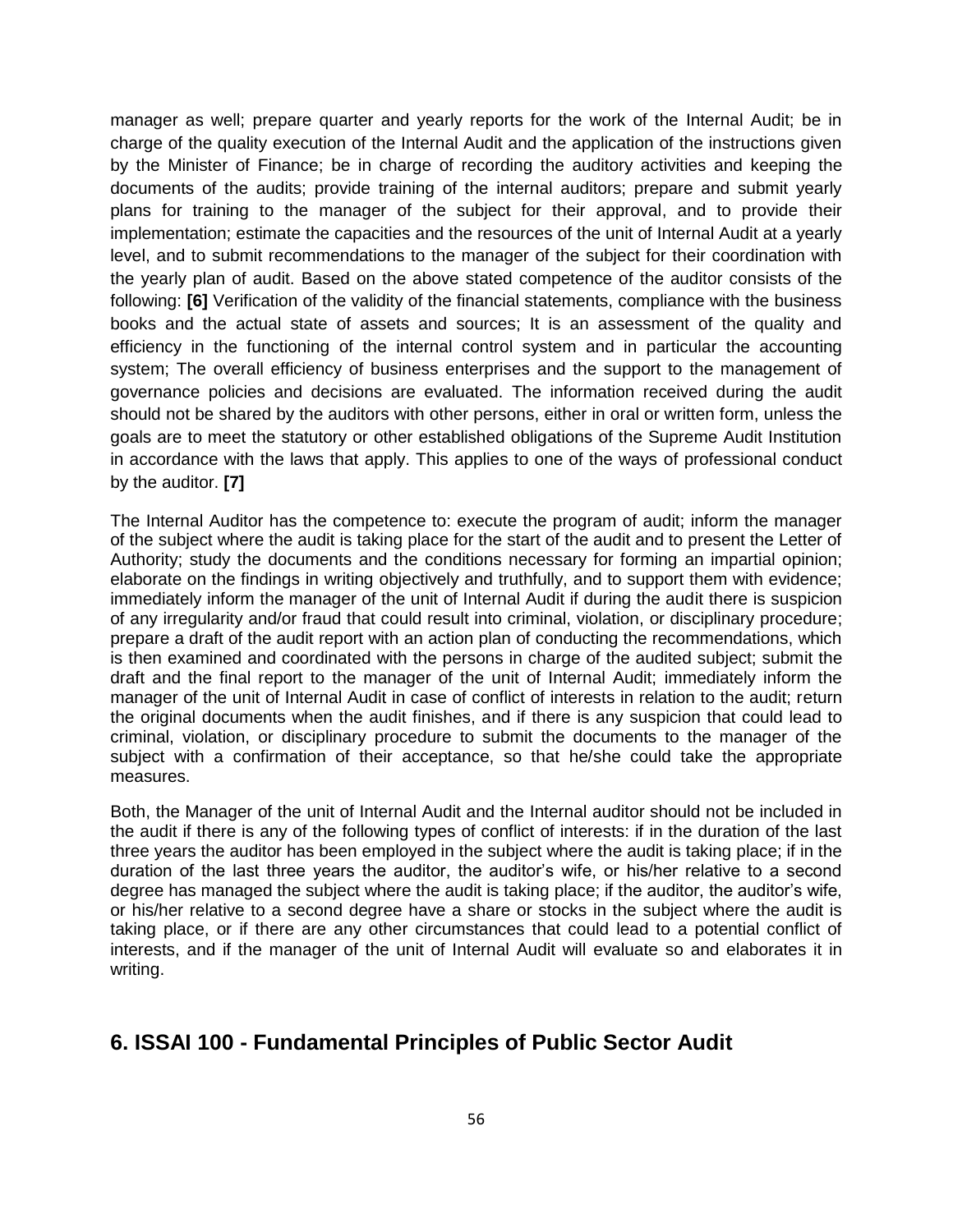Based on the many years of audit experience, audit institutions have encountered a number of problems that are fundamentally common and the need for introducing a framework that will be applicable in different policies and legal conditions has arisen. One of the objectives of the International Standards of Supreme Audit Institutions is to promote the effectiveness and independence of audits carried out by the Supreme Audit Institution Adopting Standards at the XIV Congress of INTOSAI **[8]** in Washington in 1992, and complemented by the XV a convention held in Cairo in 1995. ISSAI standards contain audit requirements in the public sector at the level of the organization, and at the level of the individual audit the purpose of the standards is to provide assistance to INTOSAI members in their development of a professional approach in accordance with laws and regulations as well as their powers . The INTOSAI emblem designates the professional organization of the Supreme Audit Institutions of the member states of the United Nations or their specialized agencies, which was established in 1953 and signed by 34 member states, comprising of 170 top auditing institutions and is one of the international leaders in creating a public sector audit. The INTOSAI mission is implemented with the help of a number of bodies composed of the aforementioned audit standards. These standards are structured in the following four sections: **[9]** Basic Principles; General standards; Reporting standards; Standards for the area of work.

#### **7. Execution of the Internal Audit in the Public Sector**

The execution of the Internal Audit in the public sector starts by planning. The planning of the Internal Audit consists of preparing a yearly plan of Internal Audit and an Audit Program for each individual Internal Audit.

The yearly plan of audit is prepared on the basis of the list of systems and processes selected by the risk evaluation of a three-year perspective, and in accordance with the disposable and potential resources of the unit of internal audit for the period of one year. The yearly plan of audit has to be signed by the manager of the subject. The yearly plan of audit can be modified if a considerable change occurs within the frames of the estimated risk, or the resources which were planned at the time of the preparation of the yearly plan. The modifications of the yearly plan have to be approved by the manager of the subject. The Central Internal Audit has to be informed about the modifications of the yearly plan. For conducting certain types of internal audit, it is necessary to engage external experts, bearing into consideration the scope, the complexity, the necessary qualifications or the availability of internal resources. The budget of each audit is individually planned in accordance to the necessity of engaging external experts.

The internal auditors of each individual audit prepare the auditory program and inform the managers of the organizational units that will be a subject of audit about its content, at least one week before the start of the work on the field. In order for the process of conducting the audit to begin, the internal auditors and the external experts need to have a Letter of Authority. The Letter of Authority is signed by the manager of the unit of internal audit, and the Letter of Authority of the manager of the unit of internal audit is signed by the manager of the subject, prior to conducting each of the audits envisaged in the yearly plan, with which the necessary information about preparing the audit is required.

The work on field is a continuous process of objective gathering of evidence that prove the expert evaluation of the systems and the processes that are a subject of the audit. The evaluation presents a whole of findings of the positive aspects and the weaknesses of the systems and the processes in relation to the identified risks and goals. In order to accomplish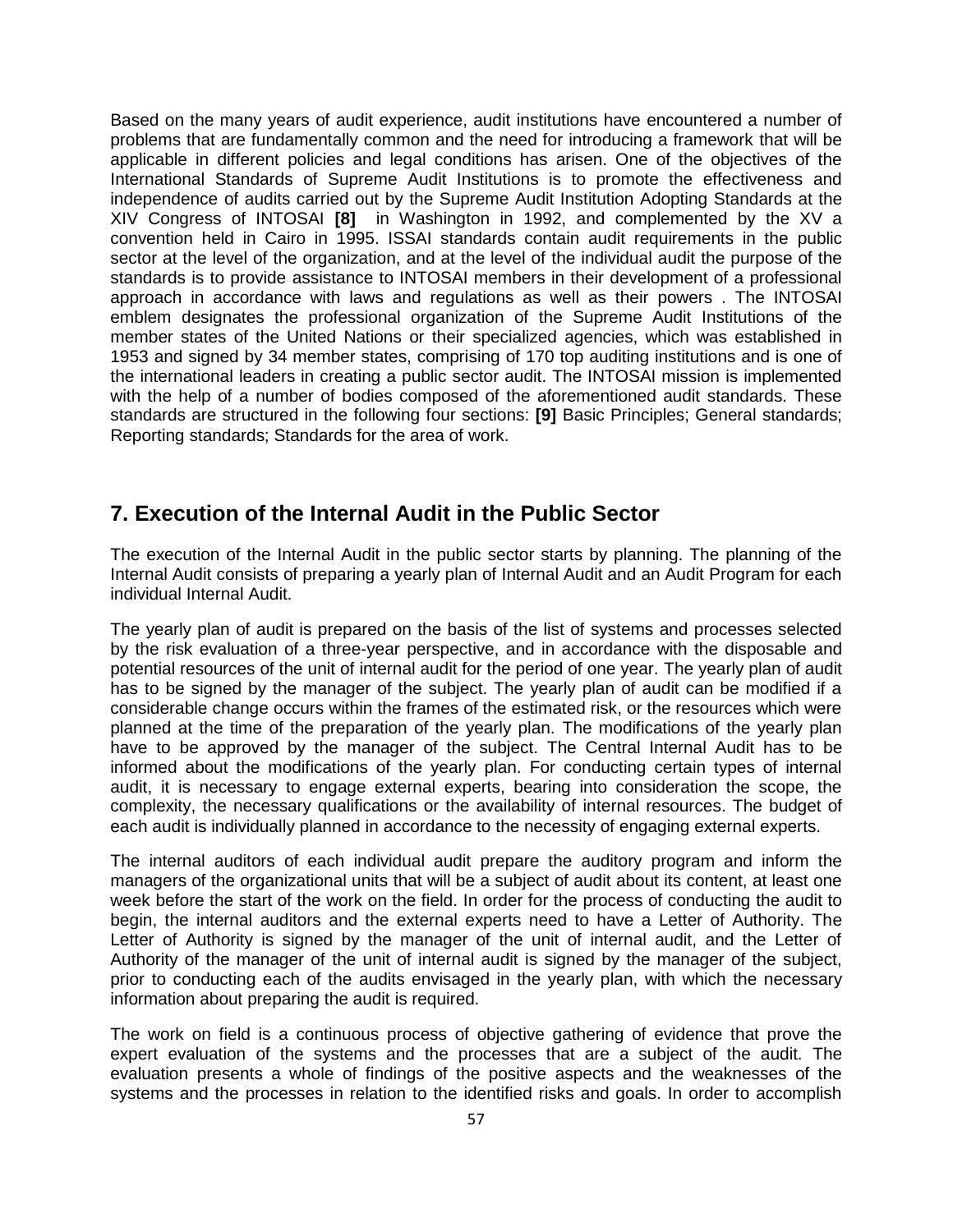the goal of the audit, the task of the work on field is to conduct all the auditory procedures stated in the auditory program.

The internal auditors prepare the audit report. The audit reports need to provide the managers of the subjects with an expert evaluation of the audited systems and process of financial management and control, as well as state all the irregularities, non-standardizations, and weaknesses. With the report, despite the expert evaluation, the internal audit gives the manager of the subject recommendations of improvement of the current condition and minimization of the weaknesses and improvement of the efficiency. The recommendations are prepared on the basis of the existing legal regulatives, the professional experience, the best practices of the countries members of the EU, in order to help the manager of the subject to lower the risks, increase the efficiency, and improve the quality of the system of financial management and control.

The preparation of the report follows the following three phases: Temporary report; Previous report; and Final report.

When conducting their activities, the internal auditors use the following as their work tools:

The Charter of Internal Audit, the Guidebook of Methods and Techniques of Internal Audit, as well as the instructions issued by the Central Internal Audit, in order to execute the internal audits faster.

### **8. Conclusion**

From all this stated above one can come to a conclusion that the basic aim of the internal audit in the public sector is to help the members of the organizations perform a more efficient and effective execution of their business activities, and to increase the trust of the citizens into a specific institution. Furthermore, the Internal Audit has a goal to give recommendations, analysis, evaluations, advice and information that would refer to the work of the institution, and at the same time contribute towards an improvement of the work of the institution as a whole, as well as of its employees.

The Internal Audit has its own employees that are called internal auditors. The internal auditors have a significant role at the evaluation of the effectiveness, as well as the composition of the control, and they also contribute to the improvement of the efficacy of the institution's work through their expertise treatment.

The internal audit focuses its activities on the analyses of the efficacy, economy, and effectiveness in the work, and through these analyses contributes to accomplish a greater success in the work and improvement of the economic efficacy of the institutions. Through finding and eliminating the weaknesses in the work, the internal audit presents an independent and objective activity for assurance, which has been created to increase the value, to improve the work and the financial discipline of the business subject.

It helps the business subject in accomplishing its goals, in improving its efficacy of managing the risk, the control, and the process of management. In that direction, one can conclude that the Internal Audit presents not only a control path of the management or the administration of the institution, but a relationship between the system of internal control and external audit.